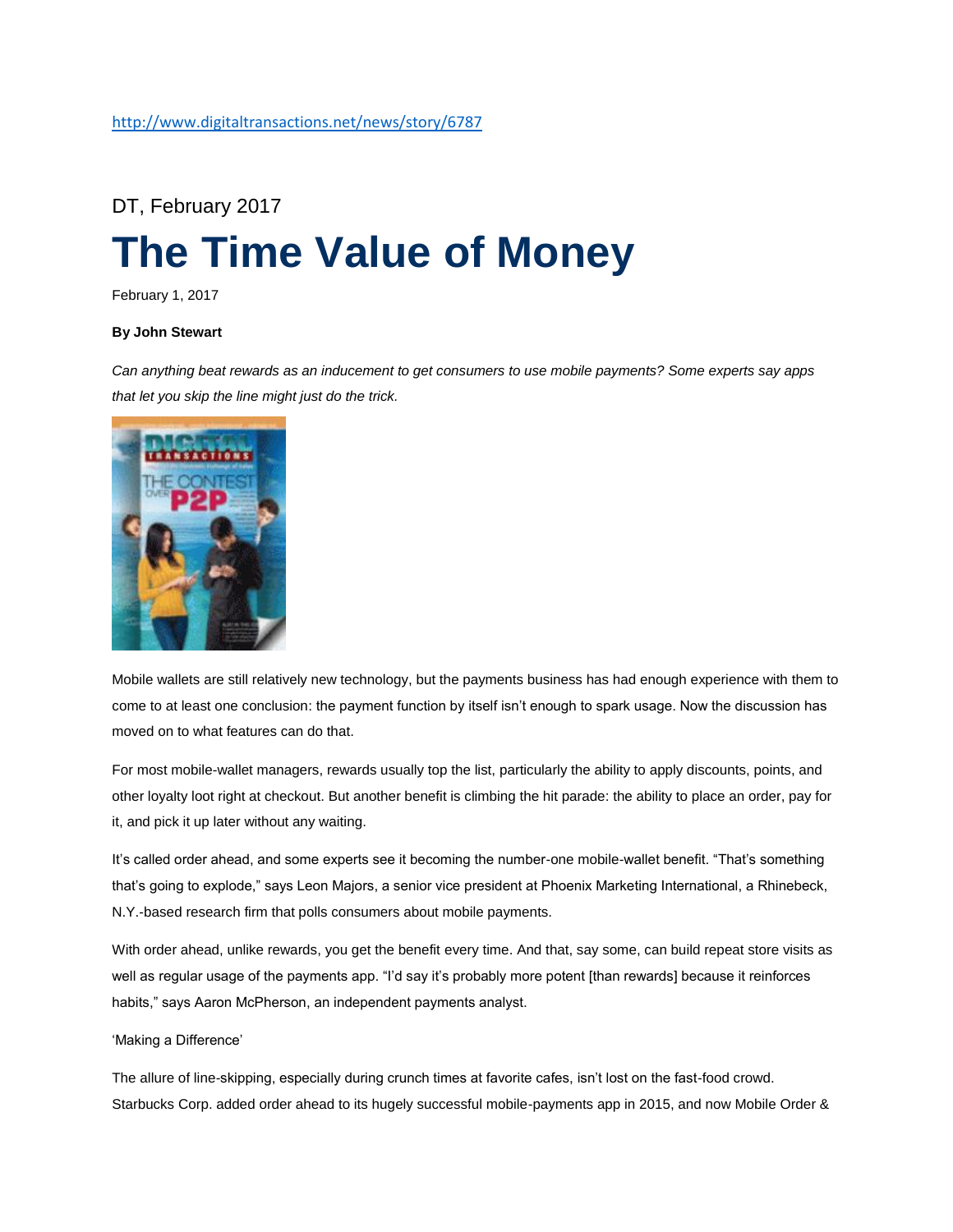Pay, which lets you customize your coffee down to the number of sugar cubes, accounts for 6% of all transactions, according to the company's Nov. 3 earnings call.

At peak times, usage is even higher. In 3,300 stores, 10% of orders are coming through Mobile Order & Pay when the stores are busiest. In 600 stores at peak, order-ahead accounts for more than 20% of orders, three times the volume a year earlier. The mobile-payment app itself generates 25% of orders overall.

"Mobile Order & Pay is making a difference for both our partners and our customers," Starbucks president Kevin R. Johnson said during the call.

Other fast-casual and fast-food chains are paying attention. Another early player was Taco Bell, and now other bigname brands like Panera, Chick-fil-A, and Dunkin' Donuts have clambered onboard the order-ahead train.

"Once a customer has skipped the line, with the payment component essentially Uberized, they come to expect this from most major brands," notes Jon Squire, founder and chief executive of San Francisco-based CardFree Inc., which develops mobile-payments apps for restaurants including Dunkin'.

Nor is order ahead confined to proprietary wallets offered by big-name chains. The trio of "Pays"—Android Pay, Apple Pay, and Samsung Pay—have wired the capability into their apps and "have plans to build that out further," says Josh Gilbert, who follows the Pays at First Annapolis Consulting, an Annapolis, Md.-based firm.

Typically, the Pays work with third-party developers to build the order-ahead capability. And online delivery marketplaces are adopting the service, too. Android Pay, for example, works with Eat24, GrubHub, Open Table, and Seamless, among others.

# 'A Running Start'

But the latest thrust has come from a bank wallet, and not just any bank wallet, but Chase Pay, the mobile-payments app launched late last year by JPMorgan Chase & Co.

When the money-center bank decided to recruit order-ahead capability for Chase Pay, it settled on Boston-based LevelUp, a 6-year-old mobile-payments startup that has already built links to 5,500 restaurant locations nationwide for payments, offers, and order-ahead capability, plus another 2,000 in Boston for order ahead only.

"Ordering ahead is, in our opinion, the best form of mobile payments," says Alex Shuck, director of marketing and analytics at LevelUp.

The deal with LevelUp, announced in December, received plenty of publicity because it came just as Chase Pay had debuted for in-store payments at Best Buy and Starbucks and was looking for a way to penetrate the quick-service and fast-casual restaurant market, which accounts for millions of daily and weekly sales.

But there was more to the tie-up than a technology-sharing arrangement. Chase in September bought a stake in LevelUp for more than \$10 million, linking the fate of the fledgling Chase Pay wallet even more closely to that of the startup, which has 1 million active users running \$1 million each weekday through their smart phones at client eateries.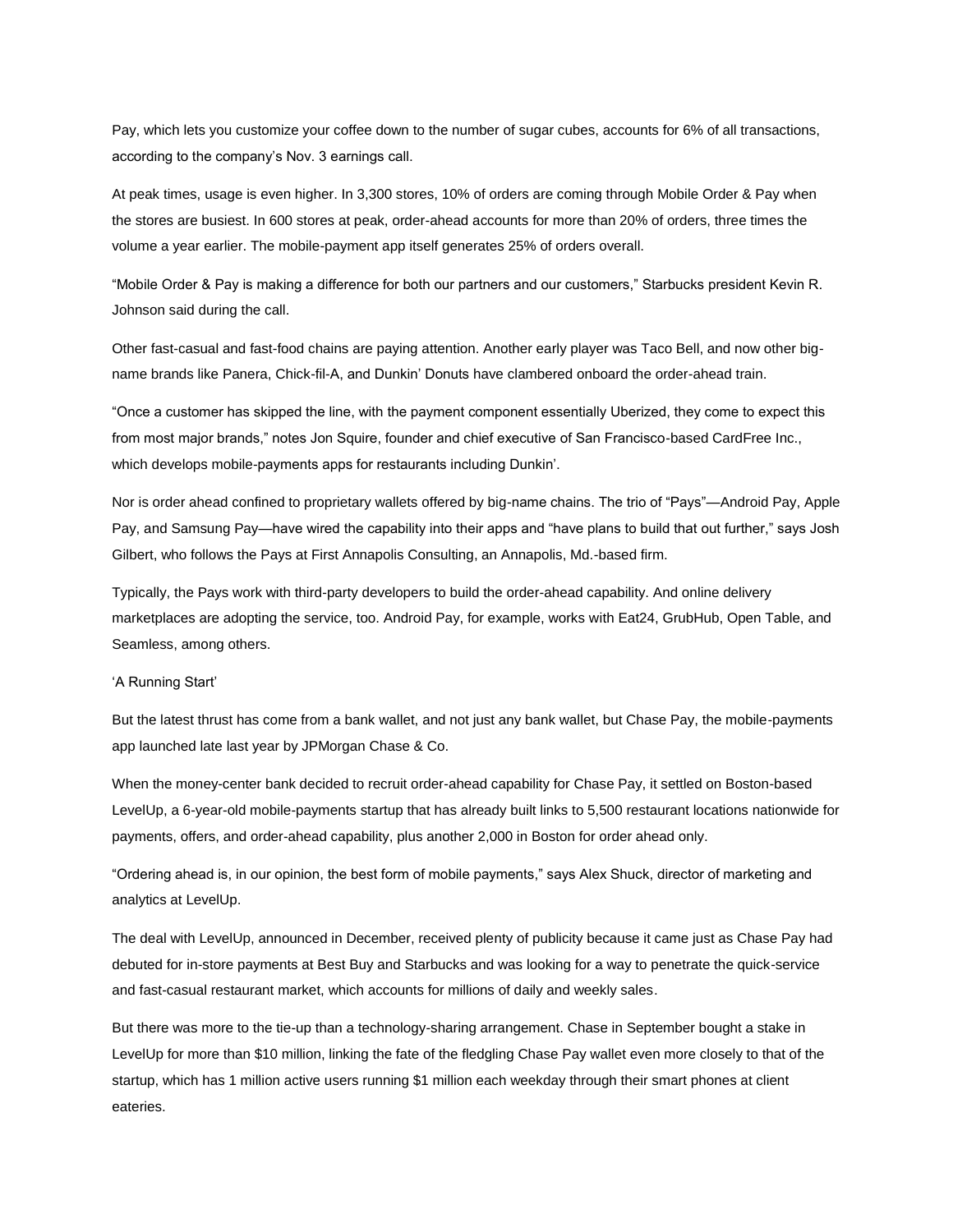Observers say the investment could pay off handsomely for both companies. Launched in 2011 by what was then a 4-year-old mobile-game company called Scvngr Inc., the LevelUp mobile wallet can store national-brand cards and, like Chase Pay, links to point-of-sale scanners using quick-response codes.

This allows Chase to build scale by gaining access to LevelUp's merchant base. The deal opens locations in Boston to Chase Pay immediately, with national availability rolling out over the coming months. "It took [LevelUp] years to put that acceptance footprint together, so Chase gets a running start at a key mobile-adoption sector," says Steve Mott, principal at BetterBuyDesign, a Stamford, Conn.-based consultancy.

The deal also lets Chase leverage LevelUp's order-ahead expertise. "Payment solutions, by themselves, are not compelling enough to move the needle for either the merchant or the consumer," says CardFree's Squire. "Chase seems to have recognized this and is looking to extend into more of the commerce-related solutions like order ahead."

Meanwhile, what LevelUp gains from the tie-up, besides the cash infusion, is of course the bank's national marketing power. But, more crucially, the deal brings to LevelUp clients the potential sales latent in the 90 million Visa accounts Chase has auto-loaded into Chase Pay. "We're of course really excited about how the Chase Pay partnership will drive more customers to our merchant partners," Shuck says.

#### 'One Payload'

Still, for all the enthusiasm for order ahead, other factors are moving, or could move, consumers to use mobile payments. In fact, in a survey Phoenix Marketing conducted last year, technical matters took a surprising preeminence. Some 35% said faster transaction times would get them to use mobile payments more often, while 30% said they'd use the wallets more frequently if only they could count on the terminals working properly with their phones every time.

Order ahead was cited by 22%, well below the 29% who mentioned that being able to apply rewards would get them going with mobile payments.

But Greg Weed, director of card research at Phoenix, says that number for order ahead has probably risen in recent weeks. The feature "is still pretty new," he says. "Sometimes, it takes consumers a while to catch up and see how cool it is."

Order ahead is also a complicated business for mobile developers and eating establishments alike. Even LevelUp relies on clients that have already built the feature or had it built for them. "Getting to scale with something as complex as menu management and order ahead is a challenge for all of us in the space," says Squire.

Indeed, eateries often find themselves bringing in as many as half a dozen developers and suppliers to build mobile apps with a full range of features like payments, offers, loyalty, point-of-sale integration, customer-relationship management, and order ahead, Squire says. "The most common effect in the mobile-commerce endeavors of our partners is vendor fatigue," Squire says.